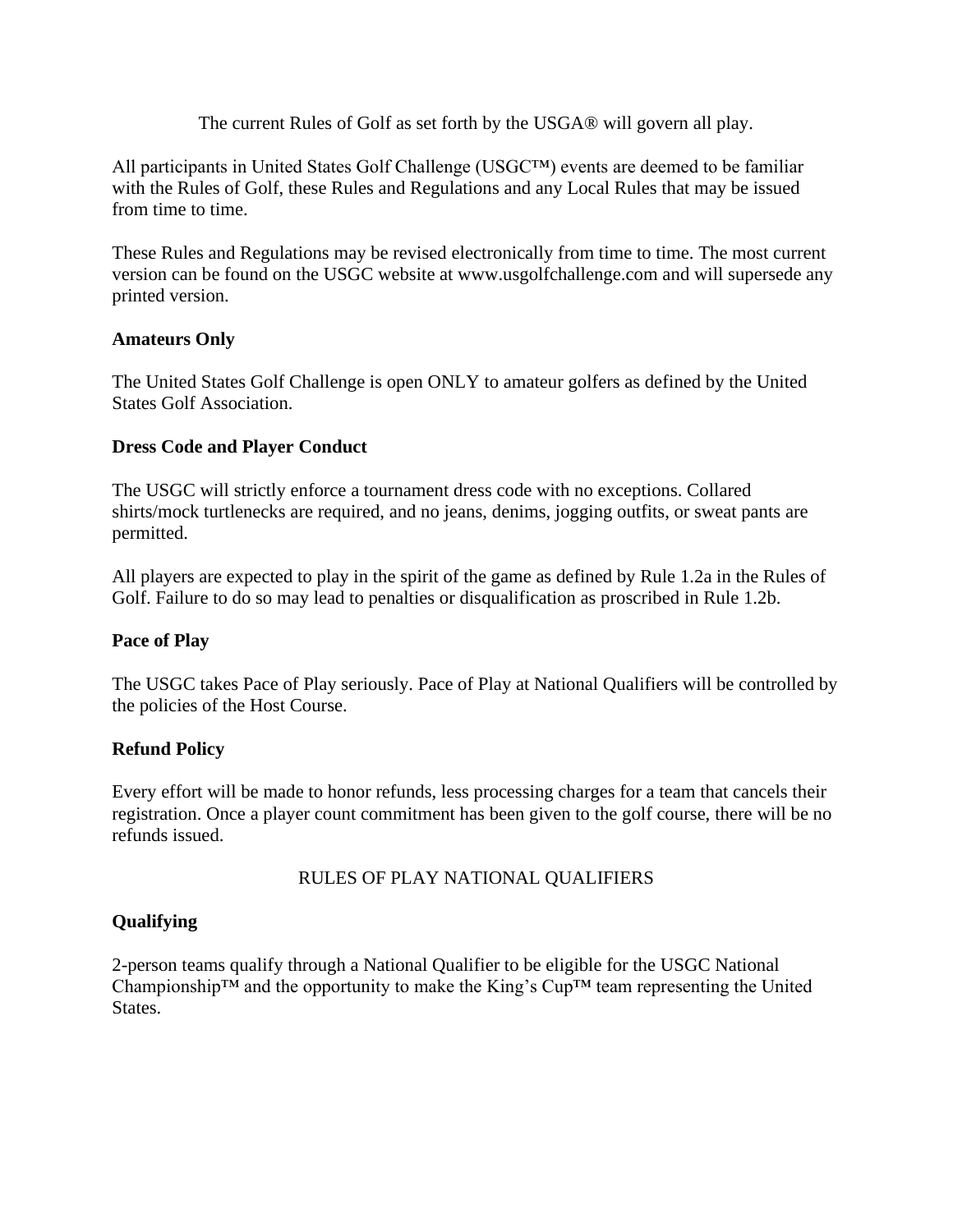# **Registering**

When registering for a National Qualifier, teams must meet the criteria for one of the Divisions and Flights as described below under USGC National Championship™. Teams may be formed by any combination of male and female participants (two men, one man and one woman, two women). Though not required, players are encouraged to find a partner that falls into the same age division and of similar ability.

#### **Format**

The format for play in a National Qualifier is Four-Ball stroke play as defined in Rule 23 per the USGA Rules of Golf in which two players play as partners, each playing their own ball. The lower NET score of the partners is the score for the hole. If one partner fails to complete the hole, there is no penalty.

Each National Qualifier will be 18 holes. Scoring will be Net. Each team member will receive 85% of the course handicap.

The top 30% and ties will qualify for the USGC National Championship regardless of Division or Flight.

There must be a minimum of eight teams in a National Qualifier.

For every 12 teams in a National Qualifier, a free entry into the USGC National Championship will be awarded, that's a \$950 value!

If a qualified team is unable to participate in the USGC National Championship for any reason, the next qualified team at that National Qualifying site may be invited to participate.

The USGC recognizes any official index that is current and verifiable online.

#### **Policy on handicap changes and cheating**

In the relative short time frame between a National Qualifier and the USGC National Championship it is unlikely that any player's index will change significantly enough to affect the competition. A team's flight will not change from a National Qualifier to the USGC National Championship except under extraordinary circumstance.

Any team found to have misrepresented, in the sole opinion of the USGC, either an individual player's index or the Team Index, whether inadvertent or otherwise, will be disqualified from the competition with forfeiture of all prizes and awards.

For exceptional scoring at the National Championship, the Committee will review the occurrence. The Committee may determine that a team did indeed have an exceptional round and that no further action is needed. The Committee may determine that a team has exceeded the general ability of their flight and will be moved up to the proper flight with a two stroke penalty.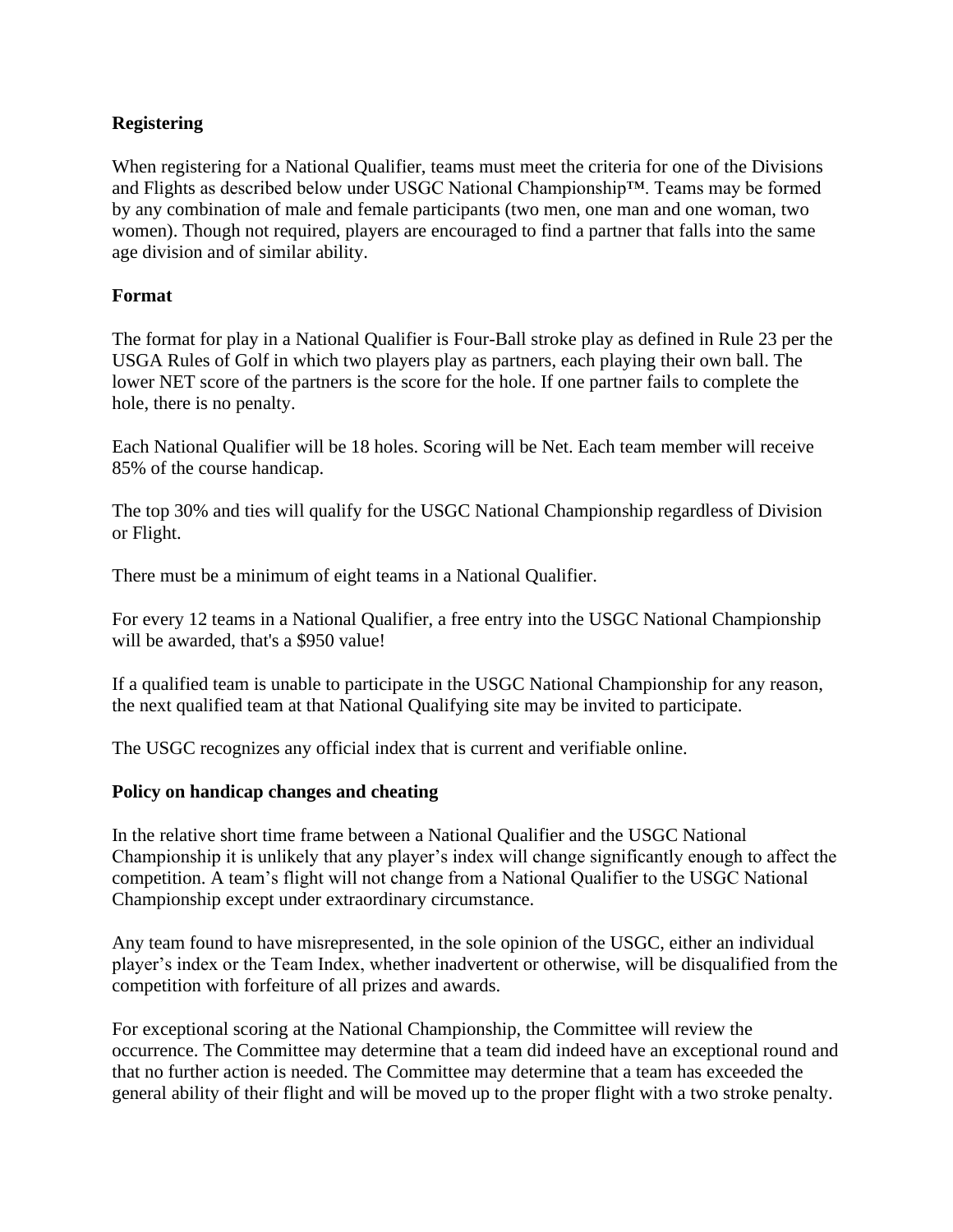The team will still be allowed to finish the event in their new flight and eligible to receive all prizes.

## **Substitution**

A qualified team is allowed to substitute one player for the USGC National Championship. A team member or the National Qualifying site Host Professional must notify the USGC committee for approval if a substitution is necessary. One member of the original team must continue to participate. Substitute players are required to meet all USGA handicap and USGC guidelines.

A substitute player's handicap index must fall within the parameters of the flight in which the team qualified i.e. a substitute with a 4.0 index is not allowed as a substitute for a team that qualified for any flight other than the Championship flight.

## **Host Professional**

National Qualifiers will be conducted under the direction of the Host Professional at each facility. The Host Professional or their designate will be responsible for all interpretations and rulings on the conduct of the event and such rulings shall be final.

## **Scoring**

Each qualifying team shall be issued an official scorecard for the event and shall return same to Scorer upon completion of their round. Each player must enter an actual or estimated score on each hole as per USGA guidelines. A fellow competitor team and/or the Golf Professional Staff at the qualifying facility must attest all scores.

Once the team has turned in its scorecard and left any boundary defining the scoring area, the scorecard is considered official

Any team that is tardy to the designated scoring area by more than 10 minutes after completion of round may be disqualified.

#### **Tees**

Qualifying golf courses for the United States Golf Challenge will naturally vary in difficulty and length. The Host Professional will make the final decisions regarding golf course set-up at each qualifying facility. It is anticipated that Open Division contestants will play a golf course of approximately 6,400-6,500 yards and Senior Division contestants will play from approximately 6,000-6,200 yards, but these lengths are guidelines only and will vary from site to site.

Seniors playing in the Open Division will play the Open tees.

Women will play from tees that are as close as practicable to the tees from which their handicap index was established.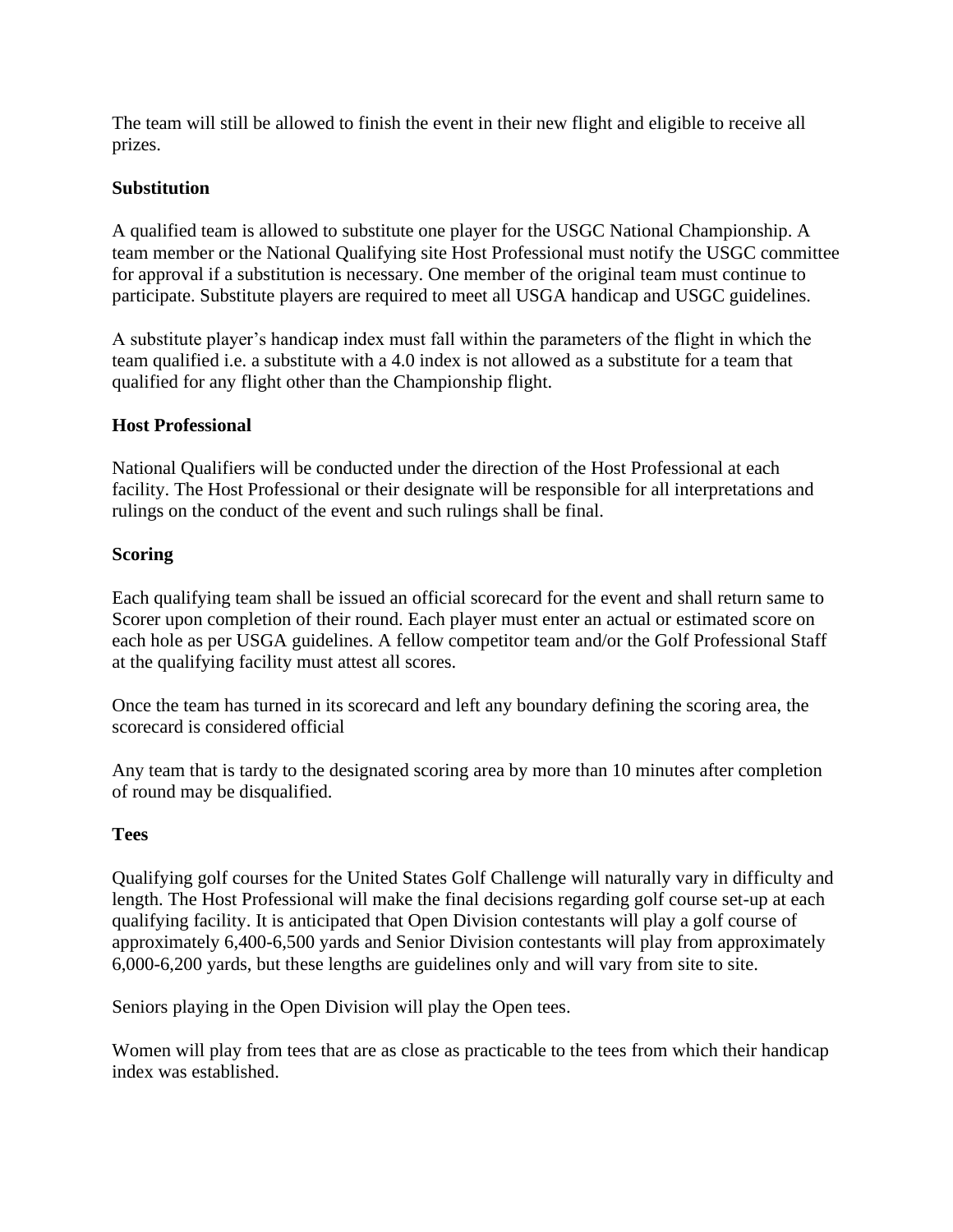Please check with your qualifying site for additional information regarding course set-up and length.

## **Inclement Weather**

In the event that a National Qualifier suffers from such inclement weather, or conditions that would reasonably prohibit the completion of at least 9 holes of play, the qualifying teams will be drawn by lot.

# **Disqualification**

Participants found violating USGA rules, tournament rules, falsifying or neglecting handicaps or otherwise engaging in conduct inconsistent with the tournament standards or spirit of fair play may be disqualified without claim or recourse of any type.

## USGC NATIONAL Championship

The 2020 USGC National Championship™ will be played September 10-12 at The Legends Resort, Myrtle Beach, SC.

The format will mirror the three forms of play as the King's Cup; best-ball, alternate shot and individual stroke play over 54 holes.

GROSS scoring will determine the winning team in each of the two Divisions and four flights. The eight winning teams will make up the 2021 King's Cup team.

#### **Divisions**

There are two divisions - Open Division and Senior Division. The Open Division must have at least one player age 54 or younger. The Senior Division is for Players 55 years of age and above prior to their National Qualifier. A Player that is 55+ is allowed to compete in the Open division, but a player that is under 55 is not allowed to compete in the Senior Division.

# **Flights**

Each Division has four flights. Championship, A-Flight, B-Flight and C-Flight

# **Team Index**

- Championship 4.9 or less
- A Flight 5.0-9.9
- B Flight 10.0-14.9
- C Flight 15.0 and above

A Team Index is determined by totaling the handicap index of player A and player B together and dividing it in half. Example - Player A is a 10 handicap index and player B is a 15 handicap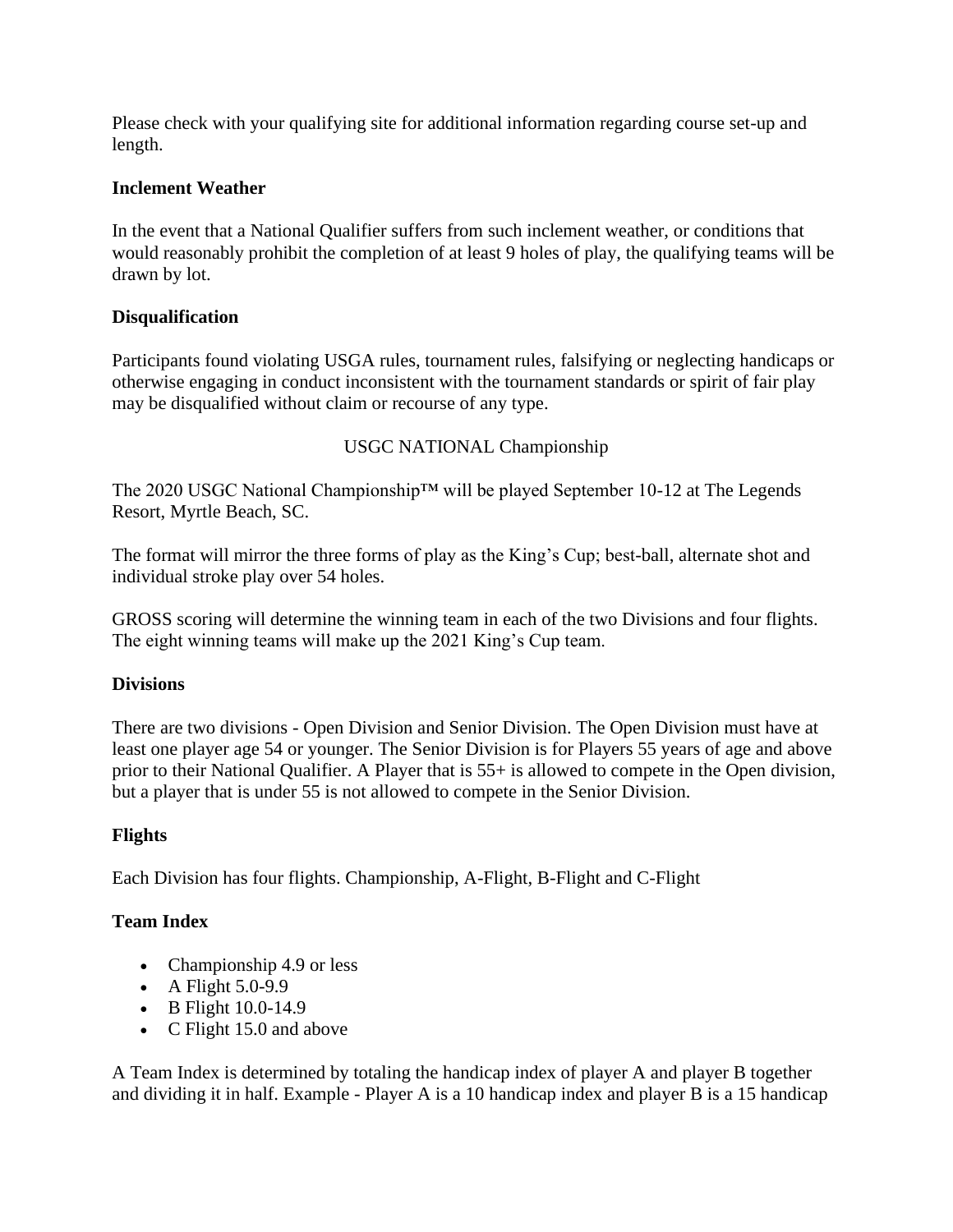index totaling 25. Divide the total of 25 in half and the Team Handicap Index is 12.5. That team would be in the "B" Flight.

No team can have a handicap index differential of more than 8 strokes between teammates. Example - a player that is a 10 handicap index cannot play with a player that is a 24 handicap index, unless that player drops his index down from a 24 to 18. Their Team Index would be  $10+18=28/2=14$ .

The USGC National Championship will be conducted by the USGC staff.

## CONDITIONS OF COMPETITION

## **Play ball as it lies**

Unless modified in writing by specific Local Rules, there will be no preferred or improved lies in any part of the competition.

## **Limitation on Balls**

The ball each player plays must be named on the current List of Conforming Golf Balls issued by the United States Golf Association. Penalty for breach of condition: Disqualification. The responsibility of playing the proper ball rests with the player. Each player must put an identification mark on his ball and alert his fellow competitors of such. The one ball rule is NOT in effect.

#### **Grooves**

The Condition of Competition concerning grooves for elite players is NOT in effect for the United States Golf Challenge.

#### **Tees**

Qualifying golf courses for the United States Golf Challenge will naturally vary in difficulty and length. The Host Professional will make the final decisions regarding golf course set-up at each qualifying facility. It is anticipated that Open Division contestants will play a golf course of approximately 6,400-6,500 yards and Senior Division contestants will play from approximately 6,000-6,200 yards, but these lengths are guidelines only and will vary from site to site.

Seniors playing in the Open Division will play the Open tees.

Women will play from tees that are as close as practicable to the tees from which their handicap index was established.

Please check with your National Qualifying site for additional information regarding course setup and length.